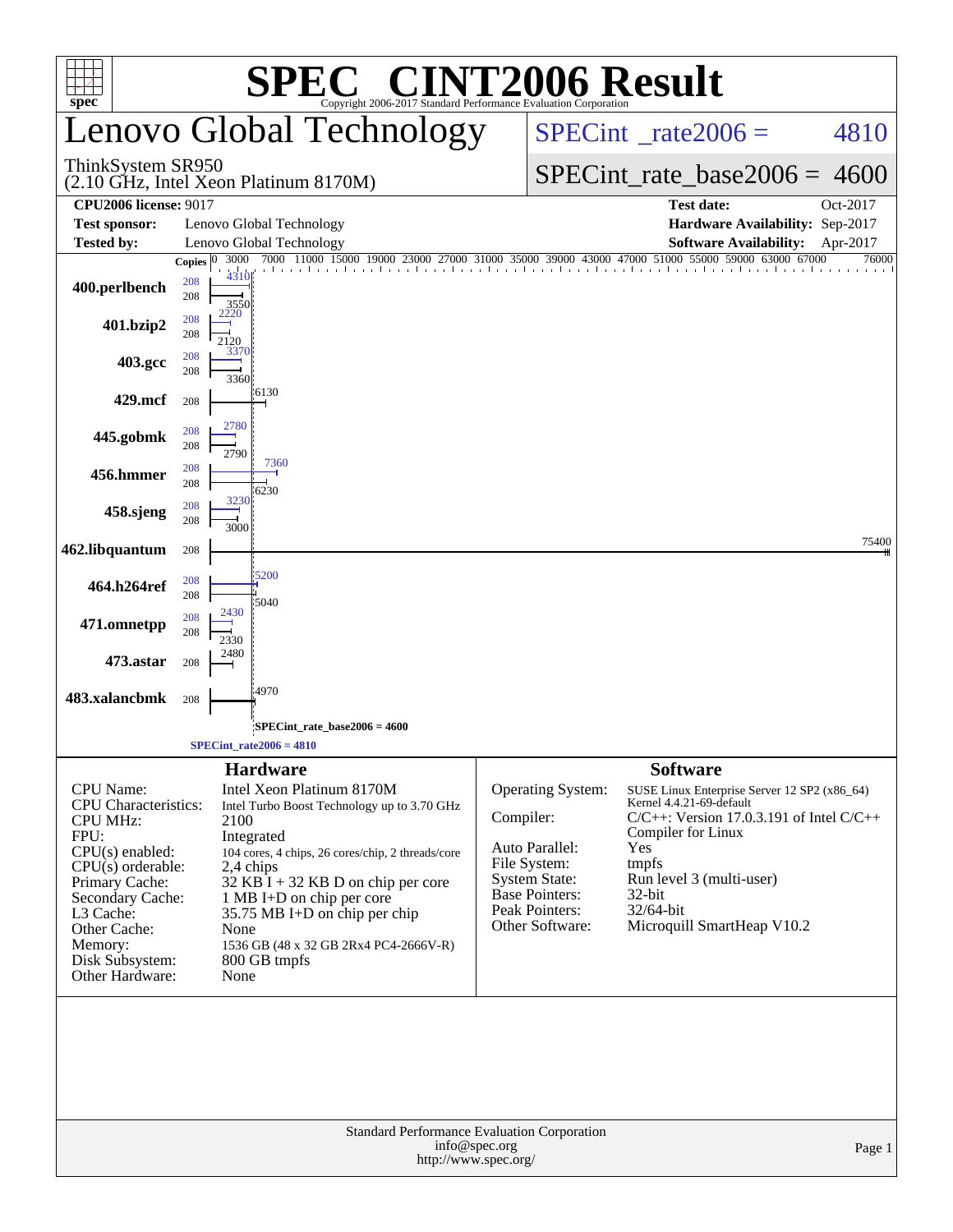

# enovo Global Technology

#### ThinkSystem SR950

(2.10 GHz, Intel Xeon Platinum 8170M)

SPECint rate $2006 = 4810$ 

#### [SPECint\\_rate\\_base2006 =](http://www.spec.org/auto/cpu2006/Docs/result-fields.html#SPECintratebase2006) 4600

**[CPU2006 license:](http://www.spec.org/auto/cpu2006/Docs/result-fields.html#CPU2006license)** 9017 **[Test date:](http://www.spec.org/auto/cpu2006/Docs/result-fields.html#Testdate)** Oct-2017

**[Test sponsor:](http://www.spec.org/auto/cpu2006/Docs/result-fields.html#Testsponsor)** Lenovo Global Technology **[Hardware Availability:](http://www.spec.org/auto/cpu2006/Docs/result-fields.html#HardwareAvailability)** Sep-2017

**[Tested by:](http://www.spec.org/auto/cpu2006/Docs/result-fields.html#Testedby)** Lenovo Global Technology **[Software Availability:](http://www.spec.org/auto/cpu2006/Docs/result-fields.html#SoftwareAvailability)** Apr-2017

#### **[Results Table](http://www.spec.org/auto/cpu2006/Docs/result-fields.html#ResultsTable)**

|                    | <b>Base</b>   |                |       |                |       |                | <b>Peak</b> |               |                |              |                |              |                |              |
|--------------------|---------------|----------------|-------|----------------|-------|----------------|-------------|---------------|----------------|--------------|----------------|--------------|----------------|--------------|
| <b>Benchmark</b>   | <b>Copies</b> | <b>Seconds</b> | Ratio | <b>Seconds</b> | Ratio | <b>Seconds</b> | Ratio       | <b>Copies</b> | <b>Seconds</b> | <b>Ratio</b> | <b>Seconds</b> | <b>Ratio</b> | <b>Seconds</b> | <b>Ratio</b> |
| 400.perlbench      | 208           | 571            | 3560  | 573            | 3550  | 574            | 3540        | 208           | 472            | 4310         | 471            | 4310         | 472            | 4310         |
| 401.bzip2          | 208           | 942            | 2130  | 946            | 2120  | 945            | 2120        | 208           | 912            | 2200         | 901            | 2230         | 904            | 2220         |
| $403.\mathrm{gcc}$ | 208           | 498            | 3360  | 498            | 3360  | 497            | 3370        | 208           | 496            | 3370         | 497            | 3370         | 496            | 3370         |
| $429$ .mcf         | 208           | 309            | 6140  | 310            | 6120  | 310            | 6130        | 208           | 309            | 6140         | 310            | 6120         | 310            | 6130         |
| $445$ .gobmk       | 208           | 781            | 2790  | 780            | 2800  | 782            | 2790        | 208           | 785            | 2780         | 785            | 2780         | 785            | 2780         |
| 456.hmmer          | 208           | 312            | 6220  | 309            | 6290  | 312            | 6230        | 208           | 264            | 7360         | 262            | 7400         | 264            | 7360         |
| $458$ .sjeng       | 208           | 838            | 3000  | 839            | 3000  | 841            | 2990        | 208           | 781            | 3220         | 780            | 3230         | 779            | 3230         |
| 462.libquantum     | 208           | 57.0           | 75600 | 57.4           | 75100 | 57.1           | 75400       | 208           | 57.0           | 75600        | 57.4           | 75100        | 57.1           | 75400        |
| 464.h264ref        | 208           | 918            | 5020  | 908            | 5070  | 913            | 5040l       | 208           | 887            | 5190         | 884            | 5210         | 885            | 5200         |
| 471.omnetpp        | 208           | 558            | 2330  | 557            | 2330  | 558            | 2330        | 208           | 534            | 2440         | 535            | 2430         | 534            | 2430         |
| $473.$ astar       | 208           | 588            | 2480  | 588            | 2480  | 589            | 2480l       | 208           | 588            | 2480         | 588            | 2480         | 589            | 2480         |
| 483.xalancbmk      | 208           | 289            | 4970  | 289            | 4970  | 288            | 49901       | 208           | 289            | 4970         | 289            | 4970         | 288            | 4990         |

Results appear in the [order in which they were run.](http://www.spec.org/auto/cpu2006/Docs/result-fields.html#RunOrder) Bold underlined text [indicates a median measurement.](http://www.spec.org/auto/cpu2006/Docs/result-fields.html#Median)

#### **[Submit Notes](http://www.spec.org/auto/cpu2006/Docs/result-fields.html#SubmitNotes)**

 The numactl mechanism was used to bind copies to processors. The config file option 'submit' was used to generate numactl commands to bind each copy to a specific processor. For details, please see the config file.

#### **[Operating System Notes](http://www.spec.org/auto/cpu2006/Docs/result-fields.html#OperatingSystemNotes)**

 Stack size set to unlimited using "ulimit -s unlimited" Tmpfs filesystem can be set with: mount -t tmpfs -o size=800g tmpfs /home Process tuning setting:<br>echo 50000 > /proc echo 50000 > /proc/sys/kernel/sched\_cfs\_bandwidth\_slice\_us echo 240000000 > /proc/sys/kernel/sched\_latency\_ns echo 5000000 > /proc/sys/kernel/sched\_migration\_cost\_ns echo 100000000 > /proc/sys/kernel/sched\_min\_granularity\_ns echo 150000000 > /proc/sys/kernel/sched\_wakeup\_granularity\_ns

#### **[Platform Notes](http://www.spec.org/auto/cpu2006/Docs/result-fields.html#PlatformNotes)**

BIOS configuration: Choose Operating Mode set to Maximum Performance SNC set to Enable DCU Streamer Prefetcher set to Disable Stale AtoS set to Enable LLC dead line alloc set to Disable Sysinfo program /home/cpu2006-1.2-ic17.0u3/config/sysinfo.rev6993 Revision 6993 of 2015-11-06 (b5e8d4b4eb51ed28d7f98696cbe290c1) running on linux-uyxw Sat Oct 21 01:46:10 2017 Continued on next page

> Standard Performance Evaluation Corporation [info@spec.org](mailto:info@spec.org) <http://www.spec.org/>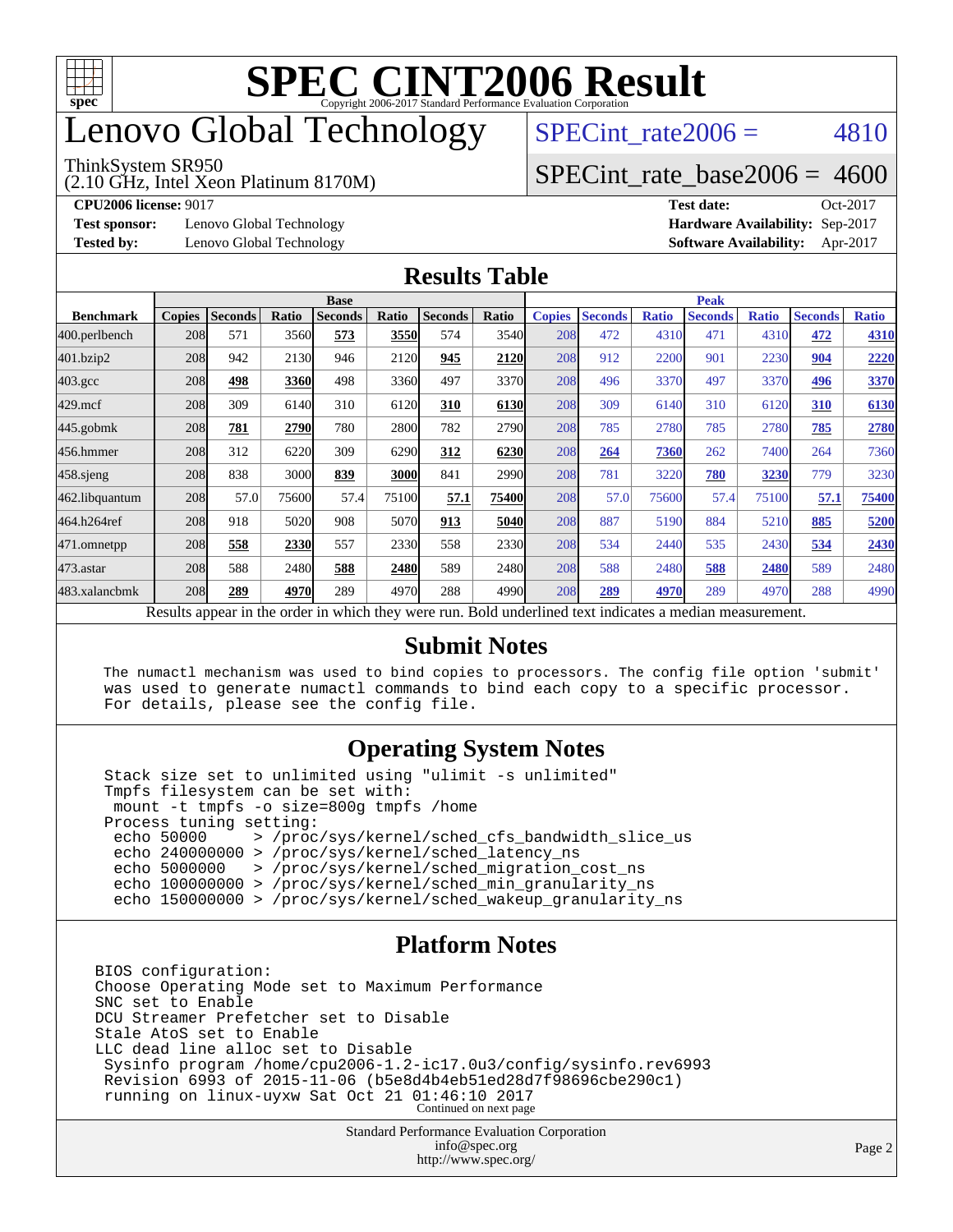

## enovo Global Technology

ThinkSystem SR950

SPECint rate $2006 = 4810$ 

(2.10 GHz, Intel Xeon Platinum 8170M)

 $SPECint_rate_base2006 = 4600$  $SPECint_rate_base2006 = 4600$ 

**[Test sponsor:](http://www.spec.org/auto/cpu2006/Docs/result-fields.html#Testsponsor)** Lenovo Global Technology **[Hardware Availability:](http://www.spec.org/auto/cpu2006/Docs/result-fields.html#HardwareAvailability)** Sep-2017 **[Tested by:](http://www.spec.org/auto/cpu2006/Docs/result-fields.html#Testedby)** Lenovo Global Technology **[Software Availability:](http://www.spec.org/auto/cpu2006/Docs/result-fields.html#SoftwareAvailability)** Apr-2017

**[CPU2006 license:](http://www.spec.org/auto/cpu2006/Docs/result-fields.html#CPU2006license)** 9017 **[Test date:](http://www.spec.org/auto/cpu2006/Docs/result-fields.html#Testdate)** Oct-2017

#### **[Platform Notes \(Continued\)](http://www.spec.org/auto/cpu2006/Docs/result-fields.html#PlatformNotes)**

Standard Performance Evaluation Corporation [info@spec.org](mailto:info@spec.org) Page 3 This section contains SUT (System Under Test) info as seen by some common utilities. To remove or add to this section, see: <http://www.spec.org/cpu2006/Docs/config.html#sysinfo> From /proc/cpuinfo model name : Intel(R) Xeon(R) Platinum 8170M CPU @ 2.10GHz 4 "physical id"s (chips) 208 "processors" cores, siblings (Caution: counting these is hw and system dependent. The following excerpts from /proc/cpuinfo might not be reliable. Use with caution.) cpu cores : 26 siblings : 52 physical 0: cores 0 1 2 3 4 5 6 8 9 10 11 12 13 16 17 18 19 20 21 22 24 25 26 27 28 29 physical 1: cores 0 1 2 3 4 5 6 8 9 10 11 12 13 16 17 18 19 20 21 22 24 25 26 27 28 29 physical 2: cores 0 1 2 3 4 5 6 8 9 10 11 12 13 16 17 18 19 20 21 22 24 25 26 27 28 29 physical 3: cores 0 1 2 3 4 5 6 8 9 10 11 12 13 16 17 18 19 20 21 22 24 25 26 27 28 29 cache size : 36608 KB From /proc/meminfo<br>MemTotal: 1584766288 kB HugePages\_Total: 0<br>Hugepagesize: 2048 kB Hugepagesize: From /etc/\*release\* /etc/\*version\* SuSE-release: SUSE Linux Enterprise Server 12 (x86\_64) VERSION = 12 PATCHLEVEL = 2 # This file is deprecated and will be removed in a future service pack or release. # Please check /etc/os-release for details about this release. os-release: NAME="SLES" VERSION="12-SP2" VERSION\_ID="12.2" PRETTY\_NAME="SUSE Linux Enterprise Server 12 SP2" ID="sles" ANSI\_COLOR="0;32" CPE\_NAME="cpe:/o:suse:sles:12:sp2" uname -a: Linux linux-uyxw 4.4.21-69-default #1 SMP Tue Oct 25 10:58:20 UTC 2016 (9464f67) x86\_64 x86\_64 x86\_64 GNU/Linux run-level 3 Oct 21 01:12 Continued on next page

<http://www.spec.org/>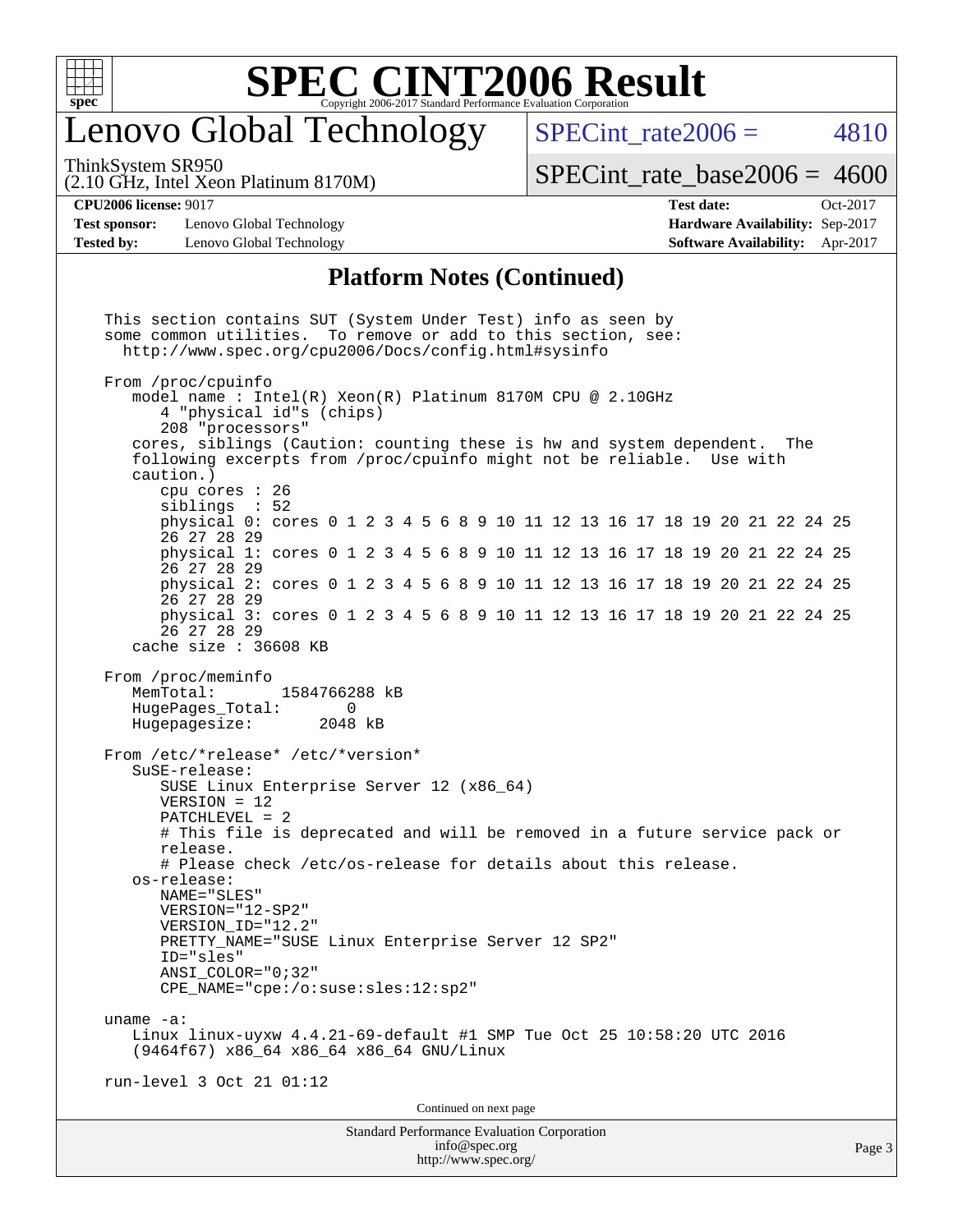

## enovo Global Technology

ThinkSystem SR950

SPECint rate $2006 = 4810$ 

(2.10 GHz, Intel Xeon Platinum 8170M) [SPECint\\_rate\\_base2006 =](http://www.spec.org/auto/cpu2006/Docs/result-fields.html#SPECintratebase2006) 4600

**[Test sponsor:](http://www.spec.org/auto/cpu2006/Docs/result-fields.html#Testsponsor)** Lenovo Global Technology **[Hardware Availability:](http://www.spec.org/auto/cpu2006/Docs/result-fields.html#HardwareAvailability)** Sep-2017 **[Tested by:](http://www.spec.org/auto/cpu2006/Docs/result-fields.html#Testedby)** Lenovo Global Technology **[Software Availability:](http://www.spec.org/auto/cpu2006/Docs/result-fields.html#SoftwareAvailability)** Apr-2017

**[CPU2006 license:](http://www.spec.org/auto/cpu2006/Docs/result-fields.html#CPU2006license)** 9017 **[Test date:](http://www.spec.org/auto/cpu2006/Docs/result-fields.html#Testdate)** Oct-2017

#### **[Platform Notes \(Continued\)](http://www.spec.org/auto/cpu2006/Docs/result-fields.html#PlatformNotes)**

 SPEC is set to: /home/cpu2006-1.2-ic17.0u3 Filesystem Type Size Used Avail Use% Mounted on tmpfs tmpfs 800G 5.0G 796G 1% /home Additional information from dmidecode:

 Warning: Use caution when you interpret this section. The 'dmidecode' program reads system data which is "intended to allow hardware to be accurately determined", but the intent may not be met, as there are frequent changes to hardware, firmware, and the "DMTF SMBIOS" standard.

 BIOS Lenovo -[PSE103K-1.00]- 06/19/2017 Memory: 48x NO DIMM NO DIMM 48x Samsung M393A4K40BB2-CTD 32 GB 2 rank 2666 MHz

(End of data from sysinfo program)

#### **[General Notes](http://www.spec.org/auto/cpu2006/Docs/result-fields.html#GeneralNotes)**

Environment variables set by runspec before the start of the run: LD\_LIBRARY\_PATH = "/home/cpu2006-1.2-ic17.0u3/lib/ia32:/home/cpu2006-1.2-ic17.0u3/lib/intel64:/home/cpu2006-1.2-ic17.0u3/sh10.2"

 Binaries compiled on a system with 1x Intel Core i7-4790 CPU + 32GB RAM memory using Redhat Enterprise Linux 7.2 Transparent Huge Pages enabled by default Filesystem page cache cleared with: shell invocation of 'sync; echo 3 > /proc/sys/vm/drop\_caches' prior to run runspec command invoked through numactl i.e.: numactl --interleave=all runspec <etc>

### **[Base Compiler Invocation](http://www.spec.org/auto/cpu2006/Docs/result-fields.html#BaseCompilerInvocation)**

[C benchmarks](http://www.spec.org/auto/cpu2006/Docs/result-fields.html#Cbenchmarks):

[icc -m32 -L/opt/intel/compilers\\_and\\_libraries\\_2017/linux/lib/ia32](http://www.spec.org/cpu2006/results/res2017q4/cpu2006-20171031-50398.flags.html#user_CCbase_intel_icc_c29f3ff5a7ed067b11e4ec10a03f03ae)

[C++ benchmarks:](http://www.spec.org/auto/cpu2006/Docs/result-fields.html#CXXbenchmarks)

[icpc -m32 -L/opt/intel/compilers\\_and\\_libraries\\_2017/linux/lib/ia32](http://www.spec.org/cpu2006/results/res2017q4/cpu2006-20171031-50398.flags.html#user_CXXbase_intel_icpc_8c35c7808b62dab9ae41a1aa06361b6b)

### **[Base Portability Flags](http://www.spec.org/auto/cpu2006/Docs/result-fields.html#BasePortabilityFlags)**

 400.perlbench: [-D\\_FILE\\_OFFSET\\_BITS=64](http://www.spec.org/cpu2006/results/res2017q4/cpu2006-20171031-50398.flags.html#user_basePORTABILITY400_perlbench_file_offset_bits_64_438cf9856305ebd76870a2c6dc2689ab) [-DSPEC\\_CPU\\_LINUX\\_IA32](http://www.spec.org/cpu2006/results/res2017q4/cpu2006-20171031-50398.flags.html#b400.perlbench_baseCPORTABILITY_DSPEC_CPU_LINUX_IA32) 401.bzip2: [-D\\_FILE\\_OFFSET\\_BITS=64](http://www.spec.org/cpu2006/results/res2017q4/cpu2006-20171031-50398.flags.html#user_basePORTABILITY401_bzip2_file_offset_bits_64_438cf9856305ebd76870a2c6dc2689ab) 403.gcc: [-D\\_FILE\\_OFFSET\\_BITS=64](http://www.spec.org/cpu2006/results/res2017q4/cpu2006-20171031-50398.flags.html#user_basePORTABILITY403_gcc_file_offset_bits_64_438cf9856305ebd76870a2c6dc2689ab) 429.mcf: [-D\\_FILE\\_OFFSET\\_BITS=64](http://www.spec.org/cpu2006/results/res2017q4/cpu2006-20171031-50398.flags.html#user_basePORTABILITY429_mcf_file_offset_bits_64_438cf9856305ebd76870a2c6dc2689ab) 445.gobmk: [-D\\_FILE\\_OFFSET\\_BITS=64](http://www.spec.org/cpu2006/results/res2017q4/cpu2006-20171031-50398.flags.html#user_basePORTABILITY445_gobmk_file_offset_bits_64_438cf9856305ebd76870a2c6dc2689ab) 456.hmmer: [-D\\_FILE\\_OFFSET\\_BITS=64](http://www.spec.org/cpu2006/results/res2017q4/cpu2006-20171031-50398.flags.html#user_basePORTABILITY456_hmmer_file_offset_bits_64_438cf9856305ebd76870a2c6dc2689ab)

Continued on next page

Standard Performance Evaluation Corporation [info@spec.org](mailto:info@spec.org) <http://www.spec.org/>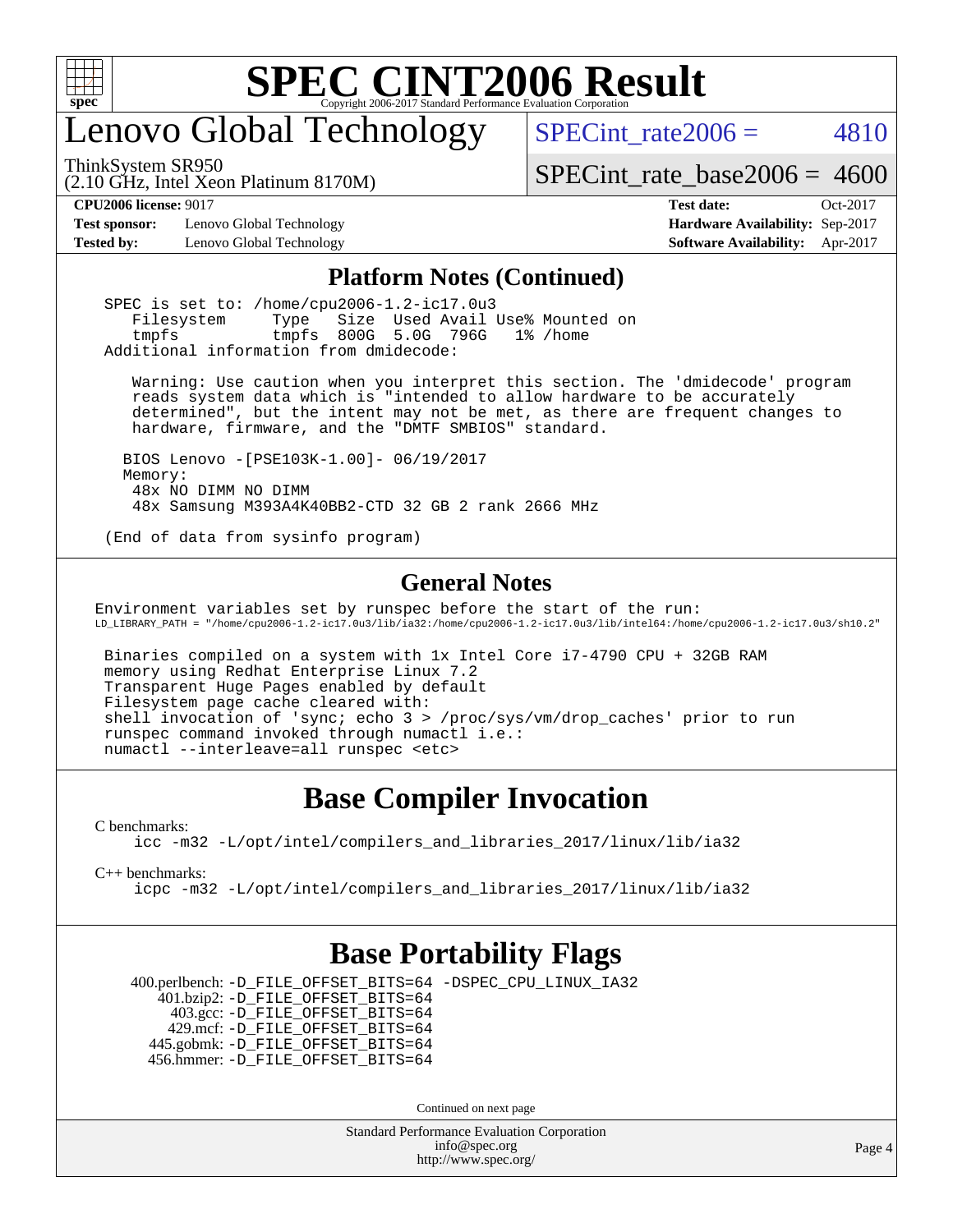

enovo Global Technology

(2.10 GHz, Intel Xeon Platinum 8170M) ThinkSystem SR950

SPECint rate $2006 = 4810$ 

[SPECint\\_rate\\_base2006 =](http://www.spec.org/auto/cpu2006/Docs/result-fields.html#SPECintratebase2006) 4600

**[Test sponsor:](http://www.spec.org/auto/cpu2006/Docs/result-fields.html#Testsponsor)** Lenovo Global Technology **[Hardware Availability:](http://www.spec.org/auto/cpu2006/Docs/result-fields.html#HardwareAvailability)** Sep-2017

**[CPU2006 license:](http://www.spec.org/auto/cpu2006/Docs/result-fields.html#CPU2006license)** 9017 **[Test date:](http://www.spec.org/auto/cpu2006/Docs/result-fields.html#Testdate)** Oct-2017 **[Tested by:](http://www.spec.org/auto/cpu2006/Docs/result-fields.html#Testedby)** Lenovo Global Technology **[Software Availability:](http://www.spec.org/auto/cpu2006/Docs/result-fields.html#SoftwareAvailability)** Apr-2017

## **[Base Portability Flags \(Continued\)](http://www.spec.org/auto/cpu2006/Docs/result-fields.html#BasePortabilityFlags)**

 458.sjeng: [-D\\_FILE\\_OFFSET\\_BITS=64](http://www.spec.org/cpu2006/results/res2017q4/cpu2006-20171031-50398.flags.html#user_basePORTABILITY458_sjeng_file_offset_bits_64_438cf9856305ebd76870a2c6dc2689ab) 462.libquantum: [-D\\_FILE\\_OFFSET\\_BITS=64](http://www.spec.org/cpu2006/results/res2017q4/cpu2006-20171031-50398.flags.html#user_basePORTABILITY462_libquantum_file_offset_bits_64_438cf9856305ebd76870a2c6dc2689ab) [-DSPEC\\_CPU\\_LINUX](http://www.spec.org/cpu2006/results/res2017q4/cpu2006-20171031-50398.flags.html#b462.libquantum_baseCPORTABILITY_DSPEC_CPU_LINUX) 464.h264ref: [-D\\_FILE\\_OFFSET\\_BITS=64](http://www.spec.org/cpu2006/results/res2017q4/cpu2006-20171031-50398.flags.html#user_basePORTABILITY464_h264ref_file_offset_bits_64_438cf9856305ebd76870a2c6dc2689ab) 471.omnetpp: [-D\\_FILE\\_OFFSET\\_BITS=64](http://www.spec.org/cpu2006/results/res2017q4/cpu2006-20171031-50398.flags.html#user_basePORTABILITY471_omnetpp_file_offset_bits_64_438cf9856305ebd76870a2c6dc2689ab) 473.astar: [-D\\_FILE\\_OFFSET\\_BITS=64](http://www.spec.org/cpu2006/results/res2017q4/cpu2006-20171031-50398.flags.html#user_basePORTABILITY473_astar_file_offset_bits_64_438cf9856305ebd76870a2c6dc2689ab) 483.xalancbmk: [-D\\_FILE\\_OFFSET\\_BITS=64](http://www.spec.org/cpu2006/results/res2017q4/cpu2006-20171031-50398.flags.html#user_basePORTABILITY483_xalancbmk_file_offset_bits_64_438cf9856305ebd76870a2c6dc2689ab) [-DSPEC\\_CPU\\_LINUX](http://www.spec.org/cpu2006/results/res2017q4/cpu2006-20171031-50398.flags.html#b483.xalancbmk_baseCXXPORTABILITY_DSPEC_CPU_LINUX)

## **[Base Optimization Flags](http://www.spec.org/auto/cpu2006/Docs/result-fields.html#BaseOptimizationFlags)**

[C benchmarks](http://www.spec.org/auto/cpu2006/Docs/result-fields.html#Cbenchmarks):

[-xCORE-AVX512](http://www.spec.org/cpu2006/results/res2017q4/cpu2006-20171031-50398.flags.html#user_CCbase_f-xCORE-AVX512) [-ipo](http://www.spec.org/cpu2006/results/res2017q4/cpu2006-20171031-50398.flags.html#user_CCbase_f-ipo) [-O3](http://www.spec.org/cpu2006/results/res2017q4/cpu2006-20171031-50398.flags.html#user_CCbase_f-O3) [-no-prec-div](http://www.spec.org/cpu2006/results/res2017q4/cpu2006-20171031-50398.flags.html#user_CCbase_f-no-prec-div) [-qopt-prefetch](http://www.spec.org/cpu2006/results/res2017q4/cpu2006-20171031-50398.flags.html#user_CCbase_f-qopt-prefetch) [-qopt-mem-layout-trans=3](http://www.spec.org/cpu2006/results/res2017q4/cpu2006-20171031-50398.flags.html#user_CCbase_f-qopt-mem-layout-trans_170f5be61cd2cedc9b54468c59262d5d)

[C++ benchmarks:](http://www.spec.org/auto/cpu2006/Docs/result-fields.html#CXXbenchmarks)

[-xCORE-AVX512](http://www.spec.org/cpu2006/results/res2017q4/cpu2006-20171031-50398.flags.html#user_CXXbase_f-xCORE-AVX512) [-ipo](http://www.spec.org/cpu2006/results/res2017q4/cpu2006-20171031-50398.flags.html#user_CXXbase_f-ipo) [-O3](http://www.spec.org/cpu2006/results/res2017q4/cpu2006-20171031-50398.flags.html#user_CXXbase_f-O3) [-no-prec-div](http://www.spec.org/cpu2006/results/res2017q4/cpu2006-20171031-50398.flags.html#user_CXXbase_f-no-prec-div) [-qopt-prefetch](http://www.spec.org/cpu2006/results/res2017q4/cpu2006-20171031-50398.flags.html#user_CXXbase_f-qopt-prefetch) [-qopt-mem-layout-trans=3](http://www.spec.org/cpu2006/results/res2017q4/cpu2006-20171031-50398.flags.html#user_CXXbase_f-qopt-mem-layout-trans_170f5be61cd2cedc9b54468c59262d5d) [-Wl,-z,muldefs](http://www.spec.org/cpu2006/results/res2017q4/cpu2006-20171031-50398.flags.html#user_CXXbase_link_force_multiple1_74079c344b956b9658436fd1b6dd3a8a) [-L/sh10.2 -lsmartheap](http://www.spec.org/cpu2006/results/res2017q4/cpu2006-20171031-50398.flags.html#user_CXXbase_SmartHeap_b831f2d313e2fffa6dfe3f00ffc1f1c0)

### **[Base Other Flags](http://www.spec.org/auto/cpu2006/Docs/result-fields.html#BaseOtherFlags)**

[C benchmarks](http://www.spec.org/auto/cpu2006/Docs/result-fields.html#Cbenchmarks):

403.gcc: [-Dalloca=\\_alloca](http://www.spec.org/cpu2006/results/res2017q4/cpu2006-20171031-50398.flags.html#b403.gcc_baseEXTRA_CFLAGS_Dalloca_be3056838c12de2578596ca5467af7f3)

### **[Peak Compiler Invocation](http://www.spec.org/auto/cpu2006/Docs/result-fields.html#PeakCompilerInvocation)**

[C benchmarks \(except as noted below\)](http://www.spec.org/auto/cpu2006/Docs/result-fields.html#Cbenchmarksexceptasnotedbelow): [icc -m32 -L/opt/intel/compilers\\_and\\_libraries\\_2017/linux/lib/ia32](http://www.spec.org/cpu2006/results/res2017q4/cpu2006-20171031-50398.flags.html#user_CCpeak_intel_icc_c29f3ff5a7ed067b11e4ec10a03f03ae)

 400.perlbench: [icc -m64](http://www.spec.org/cpu2006/results/res2017q4/cpu2006-20171031-50398.flags.html#user_peakCCLD400_perlbench_intel_icc_64bit_bda6cc9af1fdbb0edc3795bac97ada53) 401.bzip2: [icc -m64](http://www.spec.org/cpu2006/results/res2017q4/cpu2006-20171031-50398.flags.html#user_peakCCLD401_bzip2_intel_icc_64bit_bda6cc9af1fdbb0edc3795bac97ada53) 456.hmmer: [icc -m64](http://www.spec.org/cpu2006/results/res2017q4/cpu2006-20171031-50398.flags.html#user_peakCCLD456_hmmer_intel_icc_64bit_bda6cc9af1fdbb0edc3795bac97ada53) 458.sjeng: [icc -m64](http://www.spec.org/cpu2006/results/res2017q4/cpu2006-20171031-50398.flags.html#user_peakCCLD458_sjeng_intel_icc_64bit_bda6cc9af1fdbb0edc3795bac97ada53)

[C++ benchmarks:](http://www.spec.org/auto/cpu2006/Docs/result-fields.html#CXXbenchmarks)

[icpc -m32 -L/opt/intel/compilers\\_and\\_libraries\\_2017/linux/lib/ia32](http://www.spec.org/cpu2006/results/res2017q4/cpu2006-20171031-50398.flags.html#user_CXXpeak_intel_icpc_8c35c7808b62dab9ae41a1aa06361b6b)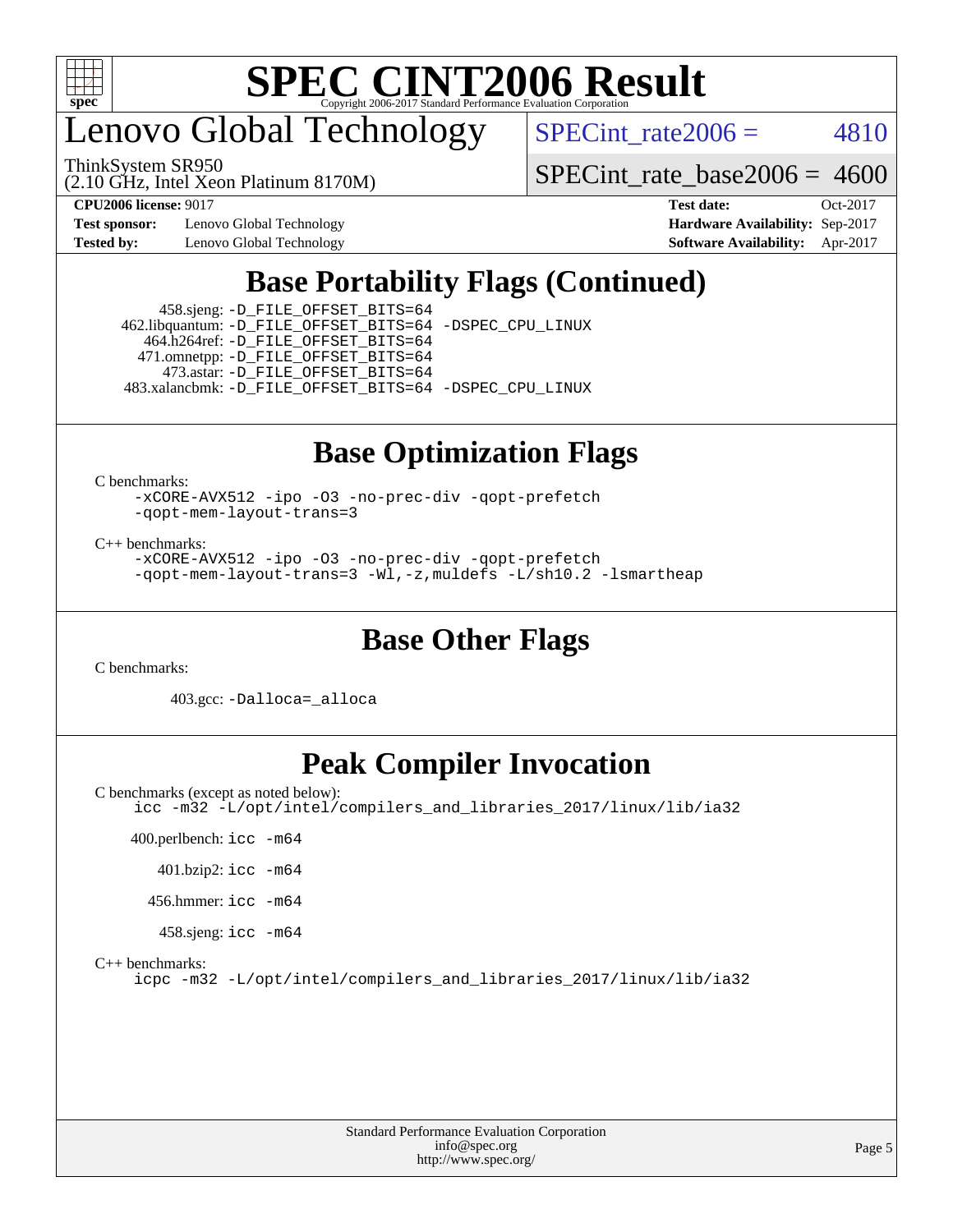

enovo Global Technology

ThinkSystem SR950

(2.10 GHz, Intel Xeon Platinum 8170M)

SPECint rate $2006 = 4810$ 

[SPECint\\_rate\\_base2006 =](http://www.spec.org/auto/cpu2006/Docs/result-fields.html#SPECintratebase2006) 4600

**[Test sponsor:](http://www.spec.org/auto/cpu2006/Docs/result-fields.html#Testsponsor)** Lenovo Global Technology **[Hardware Availability:](http://www.spec.org/auto/cpu2006/Docs/result-fields.html#HardwareAvailability)** Sep-2017

**[CPU2006 license:](http://www.spec.org/auto/cpu2006/Docs/result-fields.html#CPU2006license)** 9017 **[Test date:](http://www.spec.org/auto/cpu2006/Docs/result-fields.html#Testdate)** Oct-2017 **[Tested by:](http://www.spec.org/auto/cpu2006/Docs/result-fields.html#Testedby)** Lenovo Global Technology **[Software Availability:](http://www.spec.org/auto/cpu2006/Docs/result-fields.html#SoftwareAvailability)** Apr-2017

### **[Peak Portability Flags](http://www.spec.org/auto/cpu2006/Docs/result-fields.html#PeakPortabilityFlags)**

 400.perlbench: [-DSPEC\\_CPU\\_LP64](http://www.spec.org/cpu2006/results/res2017q4/cpu2006-20171031-50398.flags.html#b400.perlbench_peakCPORTABILITY_DSPEC_CPU_LP64) [-DSPEC\\_CPU\\_LINUX\\_X64](http://www.spec.org/cpu2006/results/res2017q4/cpu2006-20171031-50398.flags.html#b400.perlbench_peakCPORTABILITY_DSPEC_CPU_LINUX_X64) 401.bzip2: [-DSPEC\\_CPU\\_LP64](http://www.spec.org/cpu2006/results/res2017q4/cpu2006-20171031-50398.flags.html#suite_peakCPORTABILITY401_bzip2_DSPEC_CPU_LP64) 403.gcc: [-D\\_FILE\\_OFFSET\\_BITS=64](http://www.spec.org/cpu2006/results/res2017q4/cpu2006-20171031-50398.flags.html#user_peakPORTABILITY403_gcc_file_offset_bits_64_438cf9856305ebd76870a2c6dc2689ab) 429.mcf: [-D\\_FILE\\_OFFSET\\_BITS=64](http://www.spec.org/cpu2006/results/res2017q4/cpu2006-20171031-50398.flags.html#user_peakPORTABILITY429_mcf_file_offset_bits_64_438cf9856305ebd76870a2c6dc2689ab) 445.gobmk: [-D\\_FILE\\_OFFSET\\_BITS=64](http://www.spec.org/cpu2006/results/res2017q4/cpu2006-20171031-50398.flags.html#user_peakPORTABILITY445_gobmk_file_offset_bits_64_438cf9856305ebd76870a2c6dc2689ab) 456.hmmer: [-DSPEC\\_CPU\\_LP64](http://www.spec.org/cpu2006/results/res2017q4/cpu2006-20171031-50398.flags.html#suite_peakCPORTABILITY456_hmmer_DSPEC_CPU_LP64) 458.sjeng: [-DSPEC\\_CPU\\_LP64](http://www.spec.org/cpu2006/results/res2017q4/cpu2006-20171031-50398.flags.html#suite_peakCPORTABILITY458_sjeng_DSPEC_CPU_LP64) 462.libquantum: [-D\\_FILE\\_OFFSET\\_BITS=64](http://www.spec.org/cpu2006/results/res2017q4/cpu2006-20171031-50398.flags.html#user_peakPORTABILITY462_libquantum_file_offset_bits_64_438cf9856305ebd76870a2c6dc2689ab) [-DSPEC\\_CPU\\_LINUX](http://www.spec.org/cpu2006/results/res2017q4/cpu2006-20171031-50398.flags.html#b462.libquantum_peakCPORTABILITY_DSPEC_CPU_LINUX) 464.h264ref: [-D\\_FILE\\_OFFSET\\_BITS=64](http://www.spec.org/cpu2006/results/res2017q4/cpu2006-20171031-50398.flags.html#user_peakPORTABILITY464_h264ref_file_offset_bits_64_438cf9856305ebd76870a2c6dc2689ab) 471.omnetpp: [-D\\_FILE\\_OFFSET\\_BITS=64](http://www.spec.org/cpu2006/results/res2017q4/cpu2006-20171031-50398.flags.html#user_peakPORTABILITY471_omnetpp_file_offset_bits_64_438cf9856305ebd76870a2c6dc2689ab) 473.astar: [-D\\_FILE\\_OFFSET\\_BITS=64](http://www.spec.org/cpu2006/results/res2017q4/cpu2006-20171031-50398.flags.html#user_peakPORTABILITY473_astar_file_offset_bits_64_438cf9856305ebd76870a2c6dc2689ab) 483.xalancbmk: [-D\\_FILE\\_OFFSET\\_BITS=64](http://www.spec.org/cpu2006/results/res2017q4/cpu2006-20171031-50398.flags.html#user_peakPORTABILITY483_xalancbmk_file_offset_bits_64_438cf9856305ebd76870a2c6dc2689ab) [-DSPEC\\_CPU\\_LINUX](http://www.spec.org/cpu2006/results/res2017q4/cpu2006-20171031-50398.flags.html#b483.xalancbmk_peakCXXPORTABILITY_DSPEC_CPU_LINUX)

### **[Peak Optimization Flags](http://www.spec.org/auto/cpu2006/Docs/result-fields.html#PeakOptimizationFlags)**

[C benchmarks](http://www.spec.org/auto/cpu2006/Docs/result-fields.html#Cbenchmarks):

Standard Performance Evaluation Corporation 400.perlbench: [-prof-gen](http://www.spec.org/cpu2006/results/res2017q4/cpu2006-20171031-50398.flags.html#user_peakPASS1_CFLAGSPASS1_LDCFLAGS400_perlbench_prof_gen_e43856698f6ca7b7e442dfd80e94a8fc)(pass 1) [-prof-use](http://www.spec.org/cpu2006/results/res2017q4/cpu2006-20171031-50398.flags.html#user_peakPASS2_CFLAGSPASS2_LDCFLAGS400_perlbench_prof_use_bccf7792157ff70d64e32fe3e1250b55)(pass 2) [-xCORE-AVX512](http://www.spec.org/cpu2006/results/res2017q4/cpu2006-20171031-50398.flags.html#user_peakPASS2_CFLAGSPASS2_LDCFLAGS400_perlbench_f-xCORE-AVX512)(pass 2) [-par-num-threads=1](http://www.spec.org/cpu2006/results/res2017q4/cpu2006-20171031-50398.flags.html#user_peakPASS1_CFLAGSPASS1_LDCFLAGS400_perlbench_par_num_threads_786a6ff141b4e9e90432e998842df6c2)(pass 1) [-ipo](http://www.spec.org/cpu2006/results/res2017q4/cpu2006-20171031-50398.flags.html#user_peakPASS2_CFLAGSPASS2_LDCFLAGS400_perlbench_f-ipo)(pass 2) [-O3](http://www.spec.org/cpu2006/results/res2017q4/cpu2006-20171031-50398.flags.html#user_peakPASS2_CFLAGSPASS2_LDCFLAGS400_perlbench_f-O3)(pass 2) [-no-prec-div](http://www.spec.org/cpu2006/results/res2017q4/cpu2006-20171031-50398.flags.html#user_peakPASS2_CFLAGSPASS2_LDCFLAGS400_perlbench_f-no-prec-div)(pass 2) [-auto-ilp32](http://www.spec.org/cpu2006/results/res2017q4/cpu2006-20171031-50398.flags.html#user_peakCOPTIMIZE400_perlbench_f-auto-ilp32) [-qopt-mem-layout-trans=3](http://www.spec.org/cpu2006/results/res2017q4/cpu2006-20171031-50398.flags.html#user_peakCOPTIMIZE400_perlbench_f-qopt-mem-layout-trans_170f5be61cd2cedc9b54468c59262d5d) 401.bzip2: [-prof-gen](http://www.spec.org/cpu2006/results/res2017q4/cpu2006-20171031-50398.flags.html#user_peakPASS1_CFLAGSPASS1_LDCFLAGS401_bzip2_prof_gen_e43856698f6ca7b7e442dfd80e94a8fc)(pass 1) [-prof-use](http://www.spec.org/cpu2006/results/res2017q4/cpu2006-20171031-50398.flags.html#user_peakPASS2_CFLAGSPASS2_LDCFLAGS401_bzip2_prof_use_bccf7792157ff70d64e32fe3e1250b55)(pass 2) [-xCORE-AVX512](http://www.spec.org/cpu2006/results/res2017q4/cpu2006-20171031-50398.flags.html#user_peakPASS2_CFLAGSPASS2_LDCFLAGS401_bzip2_f-xCORE-AVX512)(pass 2) [-par-num-threads=1](http://www.spec.org/cpu2006/results/res2017q4/cpu2006-20171031-50398.flags.html#user_peakPASS1_CFLAGSPASS1_LDCFLAGS401_bzip2_par_num_threads_786a6ff141b4e9e90432e998842df6c2)(pass 1) [-ipo](http://www.spec.org/cpu2006/results/res2017q4/cpu2006-20171031-50398.flags.html#user_peakPASS2_CFLAGSPASS2_LDCFLAGS401_bzip2_f-ipo)(pass 2) [-O3](http://www.spec.org/cpu2006/results/res2017q4/cpu2006-20171031-50398.flags.html#user_peakPASS2_CFLAGSPASS2_LDCFLAGS401_bzip2_f-O3)(pass 2) [-no-prec-div](http://www.spec.org/cpu2006/results/res2017q4/cpu2006-20171031-50398.flags.html#user_peakPASS2_CFLAGSPASS2_LDCFLAGS401_bzip2_f-no-prec-div)(pass 2) [-qopt-prefetch](http://www.spec.org/cpu2006/results/res2017q4/cpu2006-20171031-50398.flags.html#user_peakCOPTIMIZE401_bzip2_f-qopt-prefetch) [-auto-ilp32](http://www.spec.org/cpu2006/results/res2017q4/cpu2006-20171031-50398.flags.html#user_peakCOPTIMIZE401_bzip2_f-auto-ilp32) [-qopt-mem-layout-trans=3](http://www.spec.org/cpu2006/results/res2017q4/cpu2006-20171031-50398.flags.html#user_peakCOPTIMIZE401_bzip2_f-qopt-mem-layout-trans_170f5be61cd2cedc9b54468c59262d5d) 403.gcc: [-xCORE-AVX512](http://www.spec.org/cpu2006/results/res2017q4/cpu2006-20171031-50398.flags.html#user_peakOPTIMIZE403_gcc_f-xCORE-AVX512) [-ipo](http://www.spec.org/cpu2006/results/res2017q4/cpu2006-20171031-50398.flags.html#user_peakOPTIMIZE403_gcc_f-ipo) [-O3](http://www.spec.org/cpu2006/results/res2017q4/cpu2006-20171031-50398.flags.html#user_peakOPTIMIZE403_gcc_f-O3) [-no-prec-div](http://www.spec.org/cpu2006/results/res2017q4/cpu2006-20171031-50398.flags.html#user_peakOPTIMIZE403_gcc_f-no-prec-div) [-qopt-mem-layout-trans=3](http://www.spec.org/cpu2006/results/res2017q4/cpu2006-20171031-50398.flags.html#user_peakCOPTIMIZE403_gcc_f-qopt-mem-layout-trans_170f5be61cd2cedc9b54468c59262d5d)  $429$ .mcf: basepeak = yes 445.gobmk: [-prof-gen](http://www.spec.org/cpu2006/results/res2017q4/cpu2006-20171031-50398.flags.html#user_peakPASS1_CFLAGSPASS1_LDCFLAGS445_gobmk_prof_gen_e43856698f6ca7b7e442dfd80e94a8fc)(pass 1) [-prof-use](http://www.spec.org/cpu2006/results/res2017q4/cpu2006-20171031-50398.flags.html#user_peakPASS2_CFLAGSPASS2_LDCFLAGSPASS2_LDFLAGS445_gobmk_prof_use_bccf7792157ff70d64e32fe3e1250b55)(pass 2) [-xCORE-AVX512](http://www.spec.org/cpu2006/results/res2017q4/cpu2006-20171031-50398.flags.html#user_peakPASS2_CFLAGSPASS2_LDCFLAGSPASS2_LDFLAGS445_gobmk_f-xCORE-AVX512)(pass 2) [-par-num-threads=1](http://www.spec.org/cpu2006/results/res2017q4/cpu2006-20171031-50398.flags.html#user_peakPASS1_CFLAGSPASS1_LDCFLAGS445_gobmk_par_num_threads_786a6ff141b4e9e90432e998842df6c2)(pass 1) [-ipo](http://www.spec.org/cpu2006/results/res2017q4/cpu2006-20171031-50398.flags.html#user_peakPASS2_LDCFLAGS445_gobmk_f-ipo)(pass 2) [-O3](http://www.spec.org/cpu2006/results/res2017q4/cpu2006-20171031-50398.flags.html#user_peakPASS2_LDCFLAGS445_gobmk_f-O3)(pass 2) [-no-prec-div](http://www.spec.org/cpu2006/results/res2017q4/cpu2006-20171031-50398.flags.html#user_peakPASS2_LDCFLAGS445_gobmk_f-no-prec-div)(pass 2) [-qopt-mem-layout-trans=3](http://www.spec.org/cpu2006/results/res2017q4/cpu2006-20171031-50398.flags.html#user_peakCOPTIMIZE445_gobmk_f-qopt-mem-layout-trans_170f5be61cd2cedc9b54468c59262d5d) 456.hmmer: [-xCORE-AVX512](http://www.spec.org/cpu2006/results/res2017q4/cpu2006-20171031-50398.flags.html#user_peakOPTIMIZE456_hmmer_f-xCORE-AVX512) [-ipo](http://www.spec.org/cpu2006/results/res2017q4/cpu2006-20171031-50398.flags.html#user_peakOPTIMIZE456_hmmer_f-ipo) [-O3](http://www.spec.org/cpu2006/results/res2017q4/cpu2006-20171031-50398.flags.html#user_peakOPTIMIZE456_hmmer_f-O3) [-no-prec-div](http://www.spec.org/cpu2006/results/res2017q4/cpu2006-20171031-50398.flags.html#user_peakOPTIMIZE456_hmmer_f-no-prec-div) [-unroll2](http://www.spec.org/cpu2006/results/res2017q4/cpu2006-20171031-50398.flags.html#user_peakCOPTIMIZE456_hmmer_f-unroll_784dae83bebfb236979b41d2422d7ec2) [-auto-ilp32](http://www.spec.org/cpu2006/results/res2017q4/cpu2006-20171031-50398.flags.html#user_peakCOPTIMIZE456_hmmer_f-auto-ilp32) [-qopt-mem-layout-trans=3](http://www.spec.org/cpu2006/results/res2017q4/cpu2006-20171031-50398.flags.html#user_peakCOPTIMIZE456_hmmer_f-qopt-mem-layout-trans_170f5be61cd2cedc9b54468c59262d5d) 458.sjeng: [-prof-gen](http://www.spec.org/cpu2006/results/res2017q4/cpu2006-20171031-50398.flags.html#user_peakPASS1_CFLAGSPASS1_LDCFLAGS458_sjeng_prof_gen_e43856698f6ca7b7e442dfd80e94a8fc)(pass 1) [-prof-use](http://www.spec.org/cpu2006/results/res2017q4/cpu2006-20171031-50398.flags.html#user_peakPASS2_CFLAGSPASS2_LDCFLAGS458_sjeng_prof_use_bccf7792157ff70d64e32fe3e1250b55)(pass 2) [-xCORE-AVX512](http://www.spec.org/cpu2006/results/res2017q4/cpu2006-20171031-50398.flags.html#user_peakPASS2_CFLAGSPASS2_LDCFLAGS458_sjeng_f-xCORE-AVX512)(pass 2) [-par-num-threads=1](http://www.spec.org/cpu2006/results/res2017q4/cpu2006-20171031-50398.flags.html#user_peakPASS1_CFLAGSPASS1_LDCFLAGS458_sjeng_par_num_threads_786a6ff141b4e9e90432e998842df6c2)(pass 1) [-ipo](http://www.spec.org/cpu2006/results/res2017q4/cpu2006-20171031-50398.flags.html#user_peakPASS2_CFLAGSPASS2_LDCFLAGS458_sjeng_f-ipo)(pass 2) [-O3](http://www.spec.org/cpu2006/results/res2017q4/cpu2006-20171031-50398.flags.html#user_peakPASS2_CFLAGSPASS2_LDCFLAGS458_sjeng_f-O3)(pass 2) [-no-prec-div](http://www.spec.org/cpu2006/results/res2017q4/cpu2006-20171031-50398.flags.html#user_peakPASS2_CFLAGSPASS2_LDCFLAGS458_sjeng_f-no-prec-div)(pass 2) [-unroll4](http://www.spec.org/cpu2006/results/res2017q4/cpu2006-20171031-50398.flags.html#user_peakCOPTIMIZE458_sjeng_f-unroll_4e5e4ed65b7fd20bdcd365bec371b81f) [-auto-ilp32](http://www.spec.org/cpu2006/results/res2017q4/cpu2006-20171031-50398.flags.html#user_peakCOPTIMIZE458_sjeng_f-auto-ilp32) [-qopt-mem-layout-trans=3](http://www.spec.org/cpu2006/results/res2017q4/cpu2006-20171031-50398.flags.html#user_peakCOPTIMIZE458_sjeng_f-qopt-mem-layout-trans_170f5be61cd2cedc9b54468c59262d5d)  $462$ .libquantum: basepeak = yes 464.h264ref: [-prof-gen](http://www.spec.org/cpu2006/results/res2017q4/cpu2006-20171031-50398.flags.html#user_peakPASS1_CFLAGSPASS1_LDCFLAGS464_h264ref_prof_gen_e43856698f6ca7b7e442dfd80e94a8fc)(pass 1) [-prof-use](http://www.spec.org/cpu2006/results/res2017q4/cpu2006-20171031-50398.flags.html#user_peakPASS2_CFLAGSPASS2_LDCFLAGS464_h264ref_prof_use_bccf7792157ff70d64e32fe3e1250b55)(pass 2) [-xCORE-AVX512](http://www.spec.org/cpu2006/results/res2017q4/cpu2006-20171031-50398.flags.html#user_peakPASS2_CFLAGSPASS2_LDCFLAGS464_h264ref_f-xCORE-AVX512)(pass 2)  $-par-num-threads=1(pass 1) -ipo(pass 2) -O3(pass 2)$  $-par-num-threads=1(pass 1) -ipo(pass 2) -O3(pass 2)$  $-par-num-threads=1(pass 1) -ipo(pass 2) -O3(pass 2)$  $-par-num-threads=1(pass 1) -ipo(pass 2) -O3(pass 2)$  $-par-num-threads=1(pass 1) -ipo(pass 2) -O3(pass 2)$  $-par-num-threads=1(pass 1) -ipo(pass 2) -O3(pass 2)$ [-no-prec-div](http://www.spec.org/cpu2006/results/res2017q4/cpu2006-20171031-50398.flags.html#user_peakPASS2_CFLAGSPASS2_LDCFLAGS464_h264ref_f-no-prec-div)(pass 2) [-unroll2](http://www.spec.org/cpu2006/results/res2017q4/cpu2006-20171031-50398.flags.html#user_peakCOPTIMIZE464_h264ref_f-unroll_784dae83bebfb236979b41d2422d7ec2) [-qopt-mem-layout-trans=3](http://www.spec.org/cpu2006/results/res2017q4/cpu2006-20171031-50398.flags.html#user_peakCOPTIMIZE464_h264ref_f-qopt-mem-layout-trans_170f5be61cd2cedc9b54468c59262d5d) Continued on next page

[info@spec.org](mailto:info@spec.org) <http://www.spec.org/>